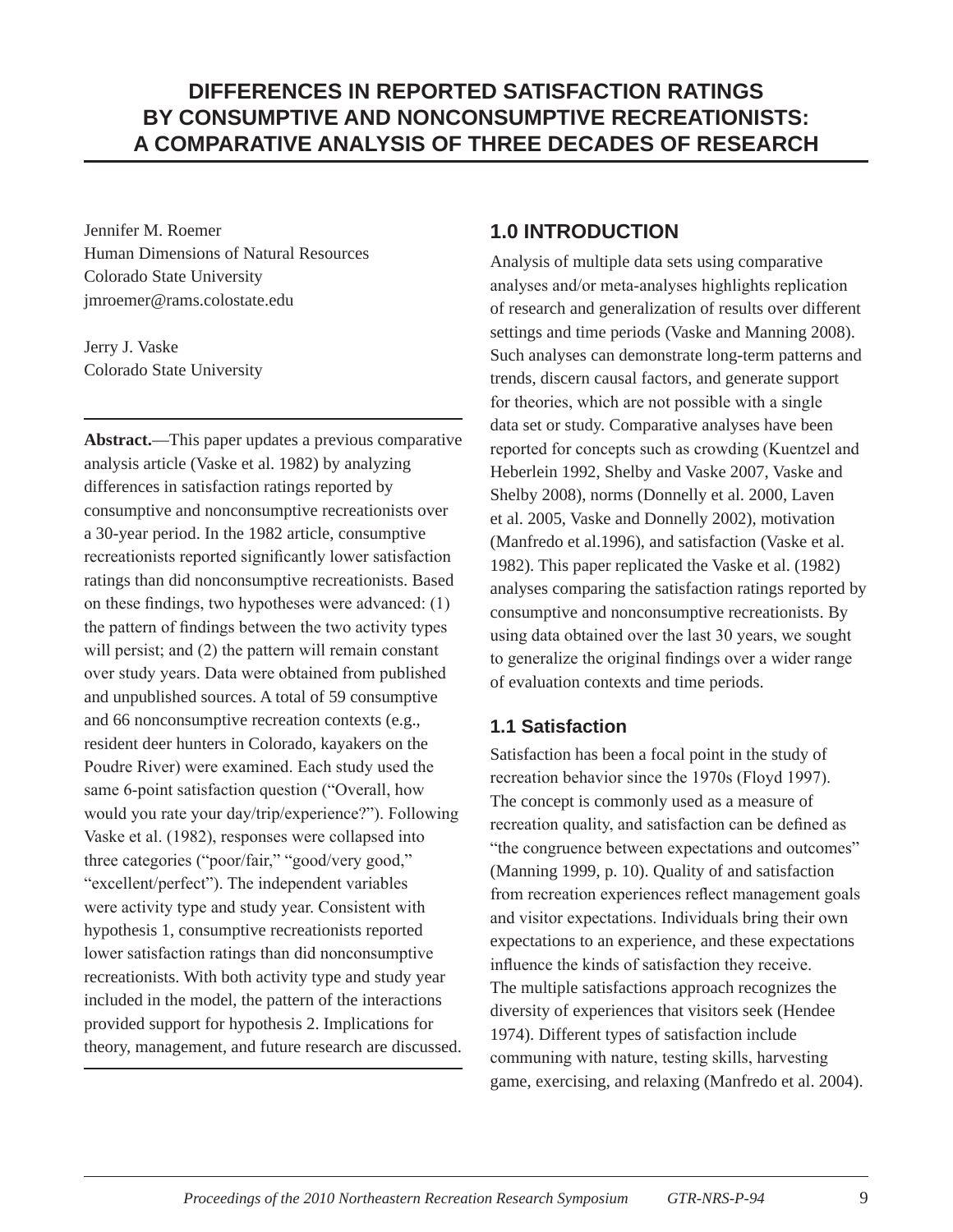Although widely accepted, the multiple satisfactions approach makes it difficult to compare satisfaction ratings among different individuals, activities, and time periods as is necessary for a comparative analysis. Similar to Vaske et al. (1982), we define satisfaction as "an overall rating of a recreation experience as good or bad. It is a composite of the particular expectations and needs, expressed as a single numerical rating. An average score can be calculated for all participants in an activity and the activities can be compared directly" (p. 198). Defined this way, satisfaction has been operationalized with a single question such as "Overall, how would you rate your day/trip/experience?" (Vaske 2008).

#### **1.2 Consumptive vs. Nonconsumptive Recreation Activities**

Recreation activities can be organized along a consumptive to nonconsumptive continuum (Wagar 1969). Recreationists on the consumptive end of the continuum seek to catch or capture and consume an element of the environment (Vaske et al. 1982). The focus is on a commodity or product to be consumed. Examples of consumptive activities include hunting, angling, gold panning, and mushroom collecting. Nonconsumptive recreationists tend to focus on experiences (e.g., being with friends or experiencing nature) over commodities and products. Examples of nonconsumptive activities are viewing scenery, canoeing, hiking, backpacking, climbing, and camping. Viewing scenery, for example, is almost completely nonconsumptive, as "the viewer can often gain substantial benefits without any impact on the resource or the experience available to the next viewer" (Wagar 1969, p. 258).

Consumptive and nonconsumptive activities differ in at least two ways (Vaske et al. 1982). First, recreationists in the two activity types differ in the specificity of their goals. Consumptive recreation activities are generally dominated by one clear and specific goal: the acquisition of the commodity or product to be consumed. For instance, hunters seek to harvest game; anglers want to catch fish. Although acquiring a specific product is the most important goal, consumptive recreationists have other goals that can influence a satisfying experience. For example, hunters, anglers, or mushroom collectors may also enjoy the solitude of being in nature if alone or the companionship offered by others if in a group. Despite these secondary goals, "seeing, shooting, and bagging game are still the most central evaluative criteria for the recreationist" and are "the strongest predictors of overall satisfaction" (Vaske et al. 1982, p. 197). Realization of the secondary goals is only a partial substitute if the chosen product is not acquired (Vaske 2008). In contrast, the goals of nonconsumptive recreationists are more general and less well-defined (Vaske et al. 1982). Backpackers or campers, for example, may be motivated to experience nature, test skills, experience solitude, or be with friends. These goals can be achieved throughout the entire experience, do not depend on acquiring a specific product, and are more easily substituted if one goal is not satisfied.

A second key difference between consumptive and nonconsumptive recreation activities is the amount of control participants have in fulfilling their goal(s) (Vaske et al. 1982). Consumptive recreationists generally have less control than nonconsumptive recreationists. Despite the best efforts of hunters or anglers to select an area that ensures successful acquisition of the desired game/fish, there is rarely a guarantee that their goal will be met. Without this control, overall satisfaction for this group is likely to be low. By comparison, nonconsumptive recreationists generally have greater control in achieving their goals than their consumptive counterparts. For the nonconsumptive recreationists, it is relatively easy to choose a location that guarantees goal achievement. Unexpected events (e.g., accidents, injuries, flat tires, forgotten equipment, and poor weather conditions) can disrupt the desired experience, but nonconsumptive recreationists usually have more control over their experience and goals, which is likely to result in higher levels of overall satisfaction (Vaske et al. 1982).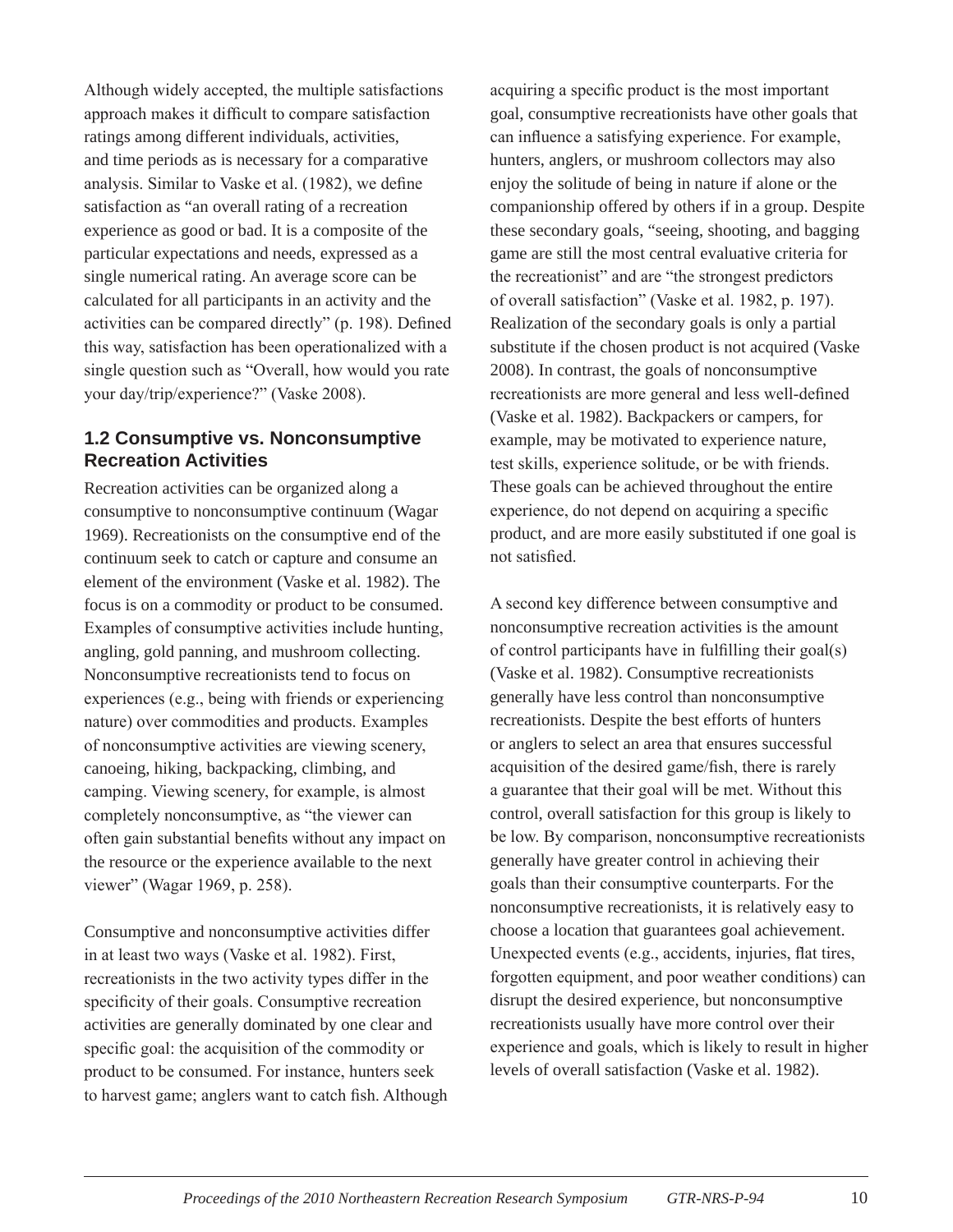#### **1.3 Hypotheses**

Based on theory and prior research (Vaske et al. 1982), the following hypotheses were advanced:

- H<sub>1</sub>: Consumptive recreationists will report significantly lower levels of satisfaction than nonconsumptive recreationists.
- $H<sub>2</sub>$ : The overall pattern of findings will remain constant over study years.

# **2.0 Methods**

## **2.1 Sampling Design**

Data for this paper were obtained from journal articles, dissertations, theses, published and unpublished reports, and proceedings reported in the literature over a 30-year period (1975 to 2005). Satisfaction ratings were examined for 125 evaluation contexts (e.g., resident deer hunters in Colorado, kayakers on the Poudre River). A total of 59 consumptive recreation contexts and 66 nonconsumptive recreation contexts were examined. Consumptive activities included hunting (i.e., deer, elk, geese, turkey) and angling (i.e., salmon, trout); nonconsumptive activities included boating, rafting, canoeing, kayaking, climbing, biking, hiking, mountain biking, and sightseeing.

Including all evaluation contexts, the analysis represented 17 states and 2 Canadian provinces. Responses were obtained from 37,075 individuals. Response rates ranged from 39 percent to 100 percent, with an average response rate of 79 percent. Survey methodologies included onsite surveys (70 contexts), mailed surveys (45 contexts), phone surveys (3 contexts), or a combination of onsite and mailed surveys (6 contexts).

#### **2.2 Variables**

Two independent variables were analyzed: activity type and study year. Activity type was a dichotomous measure representing consumptive  $(n = 59)$  and nonconsumptive  $(n = 66)$  contexts. Study year was coded as three time periods:  $1975-1984$  (n = 33), 1985-1994 (n = 45), and 1995-2005 (n = 47).

Each study analyzed used the same satisfaction question: "Overall, how would you rate your day/ trip/experience?" Responses were coded on a 6-point scale representing "poor," "fair," "good," "very good," "excellent," and "perfect." Following Vaske et al. (1982), responses were collapsed into three categories ("poor/fair," "good/very good," "excellent/perfect"). For each evaluation context per study, the percentage of participants choosing each of the three responses was calculated and analyzed as three separate dependent variables (potential range  $= 0$  to 100 percent for each variable).

## **2.3 Analysis**

The relationship between activity type (consumptive vs. nonconsumptive) and overall satisfaction "poor/ fair," "good/very good," "excellent/perfect") was examined using t-tests. Three 2-way ANOVAs were used to test for significant interactions between the two independent variables, activity type and study year. These 2-way ANOVAs tested the hypothesis that the overall pattern of findings would remain constant over study years).

A relationship was considered statistically significant at  $p < .05$ . Eta (η) was used to indicate the strength of a relationship. An eta (or effect size) of .10 was considered a "minimal" relationship, .30 represented a "typical" relationship, and an η > .50 reflected a "substantial" relationship (Vaske 2008).

# **3.0 Results**

The means for all three satisfaction variables differed significantly ( $p < .001$ ) between consumptive and nonconsumptive recreationists (Table 1). About 36 percent of consumptive recreationists and 4 percent of nonconsumptive recreationists gave a "poor/fair" rating,  $t = 11.59$ ,  $p < .001$ ,  $\eta = .737$ . On average, 41 percent of consumptive and 30 percent of nonconsumptive recreationists rated their overall satisfaction as "good" or "very good,"  $t = 4.19$ ,  $p < .001$ ,  $\eta = .348$ . Finally, 66 percent of the nonconsumptive recreationists (on average) rated their experience as "excellent" or "perfect," compared to only 24 percent of consumptive recreationists who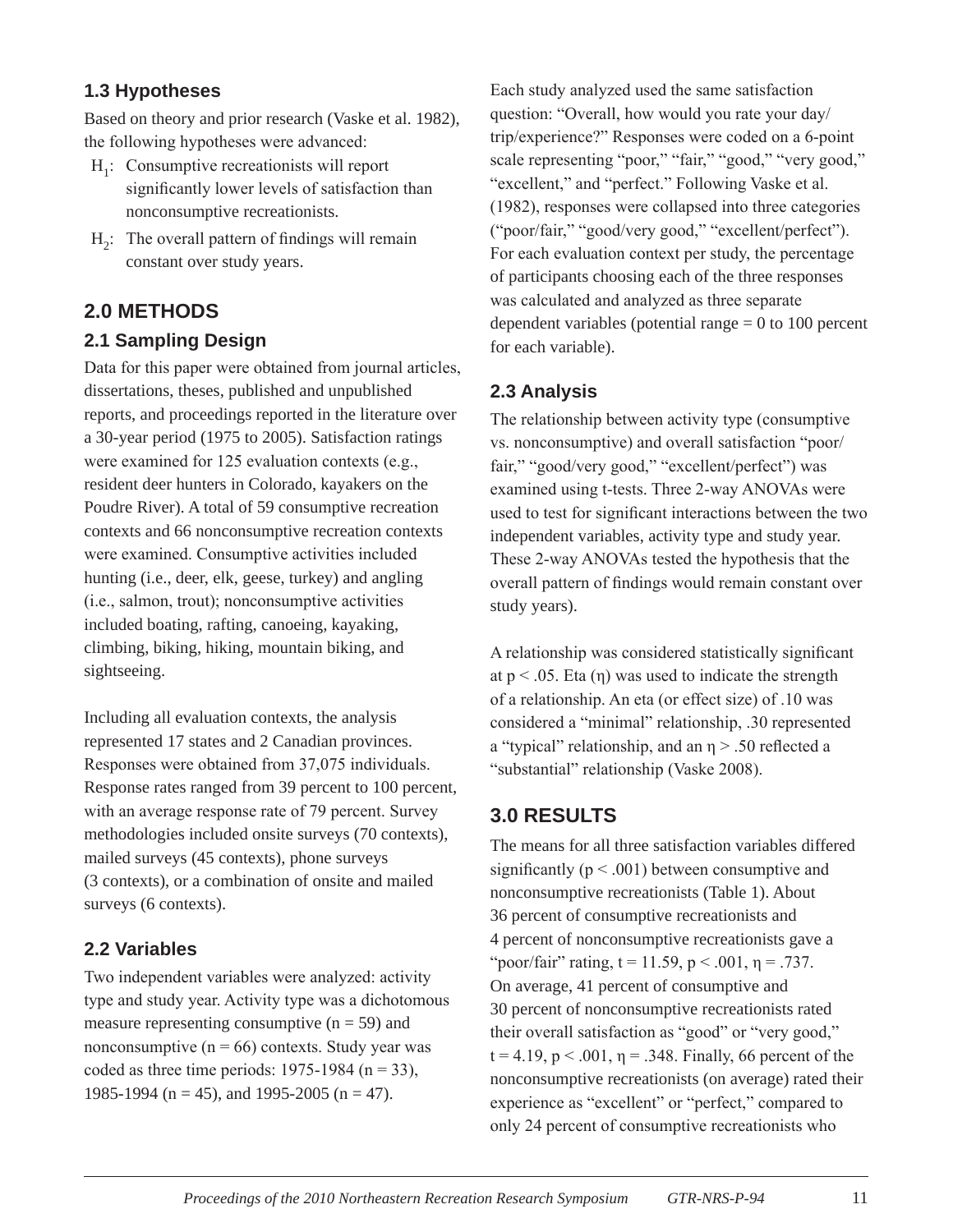| .                          |                          |                             |         |                 |      |  |  |  |  |
|----------------------------|--------------------------|-----------------------------|---------|-----------------|------|--|--|--|--|
|                            |                          | <b>Activity Type</b>        |         |                 |      |  |  |  |  |
| <b>Satisfaction Rating</b> | Consumptive <sup>1</sup> | Nonconsumptive <sup>1</sup> | t-value | <i>p</i> -value |      |  |  |  |  |
| Poor/Fair                  | 35.7                     | 4.2                         | 11.59   | < 0.001         | .737 |  |  |  |  |
| Good/Very Good             | 40.7                     | 29.7                        | 4.19    | < 0.001         | .348 |  |  |  |  |
| Excellent/Perfect          | 23.5                     | 66.1                        | 13.22   | < 0.001         | .762 |  |  |  |  |

#### **Table 1.—Differences in reported satisfaction ratings by activity type**

<sup>1</sup> Values in cells denote mean percentage of consumptive and nonconsumptive recreationists giving each response.

gave this response,  $t = 13.22$ ,  $p < .001$ ,  $\eta = .762$ . These results support hypothesis 1 and illustrate that consumptive recreationists report significantly lower levels of satisfaction than nonconsumptive recreationists do.

To test the interaction effect proposed by hypothesis 2, three 2-way ANOVAs were analyzed (Table 2). When both activity type and study year were included in the model, significant interactions were observed for the "poor/fair"  $(p = .018)$  and "excellent/perfect"

 $(p = .012)$  variables. The interaction between activity type and study year was not significant ( $p = .062$ ) for the "good/very good" variable. The general pattern of these interactions showed a higher percentage of consumptive recreationists reporting "poor/fair" and "good/very good" responses over time and a higher percentage of nonconsumptive recreationists reporting "excellent/perfect" responses over time. Figures 1 and 2 show the results for the "poor/fair" and "excellent/perfect" response categories. These patterns are consistent with hypothesis 2.

| <b>Satisfaction Rating</b> | df | ΜS      | F-value | <i>p</i> -value | n∸   |  |
|----------------------------|----|---------|---------|-----------------|------|--|
| Poor/Fair                  |    | 743.63  | 4.16    | .018            | .066 |  |
| Good/Very Good             |    | 571.71  | 2.85    | .062            | .046 |  |
| Excellent/Perfect          |    | 1439.35 | 4.57    | .012            | .072 |  |

<sup>1</sup> Dichotomous variable measured as 0 "consumptive" and 1 "nonconsumptive."

 $2$  Categorical variable measured as "1975-1984," "1985-1994," and "1995-2005."



Figure 1.—Mean percentage of consumptive and nonconsumptive recreationists reporting "poor/fair" satisfaction ratings over time.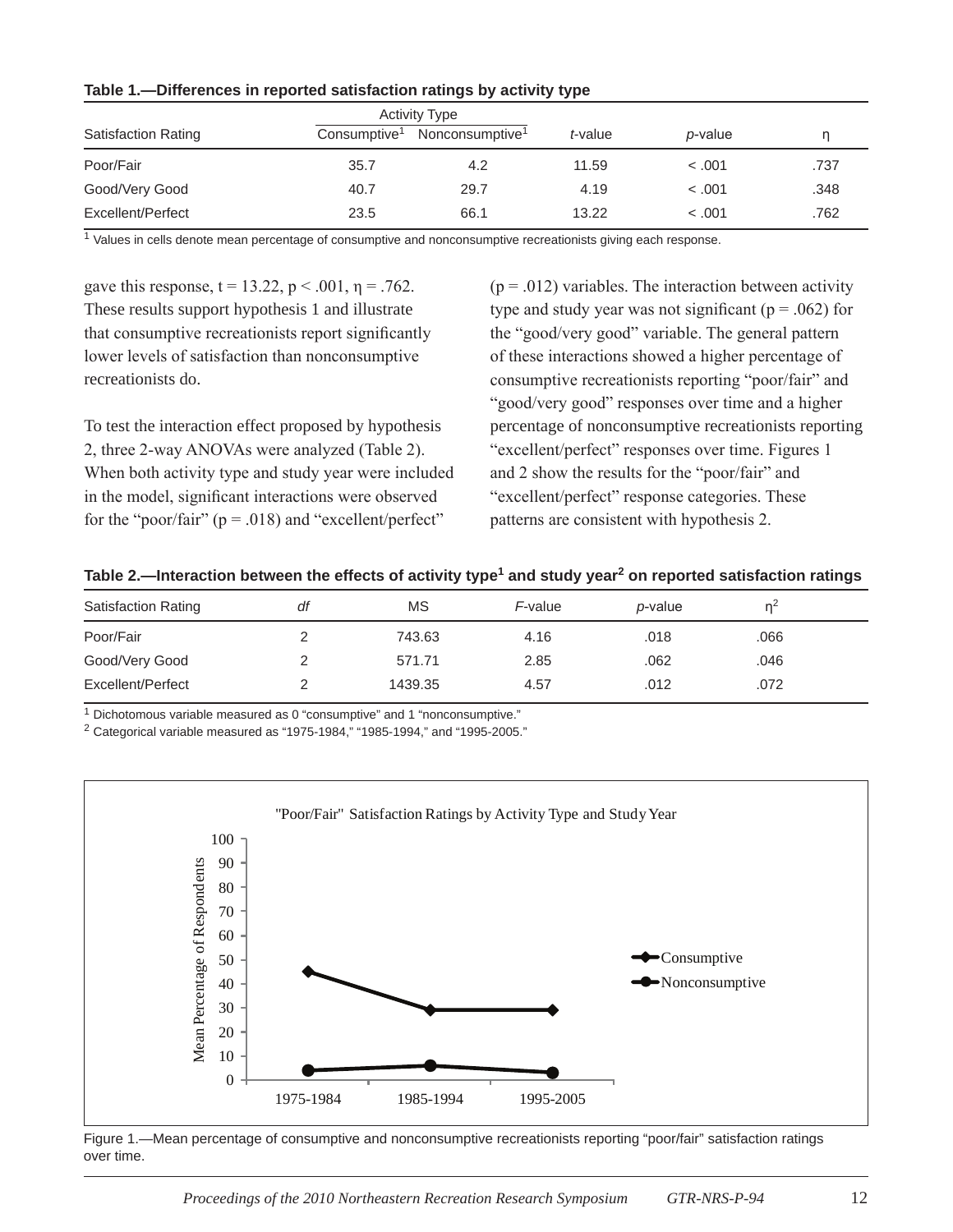

Figure 2.—Mean percentage of consumptive and nonconsumptive recreationists reporting "excellent/perfect" satisfaction ratings over time.

## **4.0 Discussion**

Overall, study findings supported the two hypotheses. First, the pattern of findings reported by Vaske et al. (1982) was replicated. Consumptive recreationists still reported significantly lower levels of satisfaction than did nonconsumptive recreationists. The 1982 comparative analysis was based on six consumptive and 11 nonconsumptive activities. Analyses reported in this article were based on 59 consumptive and 66 nonconsumptive evaluation contexts. With the increased sample size, we have more confidence in generalizing the findings. Second, when both activity type and study year were included in the model, the general patterns supported the second hypothesis; consumptive recreationists reported significantly lower levels of satisfaction levels than nonconsumptive recreationists did over time. These findings have theoretical implications for the concept of satisfaction and the differences between consumptive and nonconsumptive recreation activities. They also have managerial implications and present opportunities for future research.

#### **4.1 Theoretical Implications**

Results reported here enhance our understanding by demonstrating long-term trends in satisfaction ratings reported by consumptive and nonconsumptive recreationists and by supporting theories regarding differences between the two activity types. The pattern of differences in reported satisfaction ratings by consumptive and nonconsumptive recreationists has remained constant over the study years. Consistent with prior theorizing (Vaske et al. 1982), the two main differences in these activity types—goal specificity and amount of control—appear to be influencing this pattern. With a smaller chance of successfully achieving their primary goal (bagging game/catching fish), consumptive recreationists reported lower levels of satisfaction than did nonconsumptive recreationists.

## **4.2 Managerial Implications**

The results presented in this article also have managerial implications. First, findings from multiple data sets allow managers to compare data from their site against comparable locations and make more informed decisions (Vaske and Shelby 2008). Second, although satisfaction is still an important management objective, it should not be the only management criterion (Manning 1999). Our results show that while satisfaction is lower for consumptive recreationists, there are clear reasons for the findings.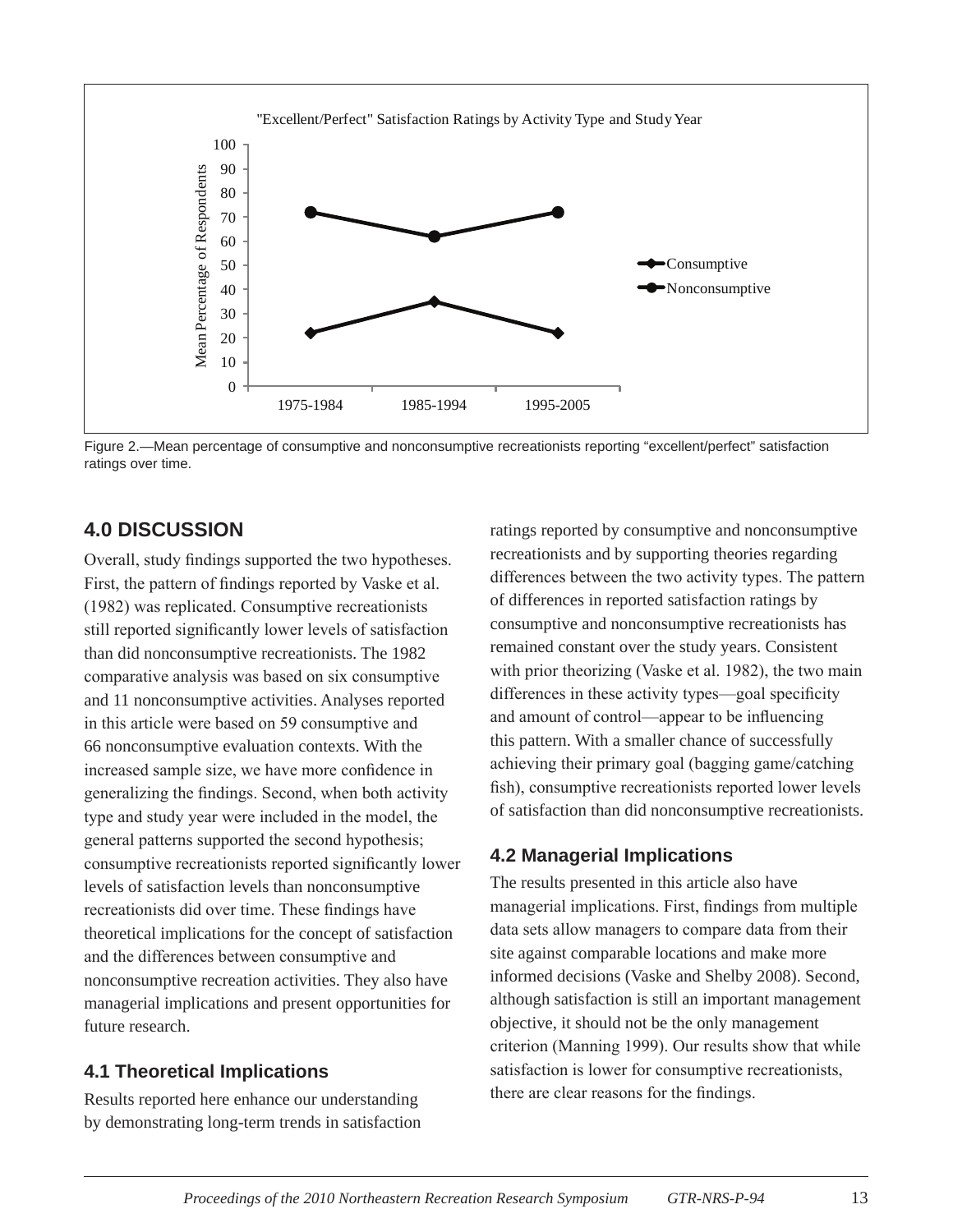#### **4.3 Opportunities for Future Research**

Despite its widespread application, there is still a need to further understand what influences satisfaction (the motivations and expectations that determine a person's evaluation of an experience). Managers are interested in the relationship between satisfaction and participation, which may not be a direct relationship. A person can have a dissatisfying experience but continue to participate in an activity and vice versa. Certain satisfactions may be more important and outweigh others. Future research should continue to examine the relative importance of different facets of satisfaction and the other factors that motivate behavior.

This article, as well as the 1982 comparative analysis, argued that consumptive and nonconsumptive recreationists differ in the specificity of their goals and their control in achieving these goals. However, there are some nonconsumptive activities like hunting and angling, which have goals that are more specific. The goal of mountain climbing is to reach the summit. The goal of bird watching and other wildlife viewing is to observe particular species of wildlife. For these activities, the recreationists may have more control in goal achievement by choosing climbing routes that match their skills and abilities, or by selecting habitats known to have populations of the desired wildlife species. Examination of the satisfaction ratings reported by individuals engaged in these goal-directed nonconsumptive activities who did and did not achieve their objective would shed additional light on the conceptual distinctions advanced here.

Finally, results reported here were based on a comparative analysis of consumptive and nonconsumptive recreationists. There are, however, other statistical techniques such as meta-analysis that could be used in future analyses. Because metaanalyses incorporate specific effect size measures, the magnitude of the difference between the activity types could be assessed more formally.

## **5.0 Literature Cited**

- Donnelly, M.P.; Vaske, J.J.; Whittaker, D.; Shelby, B. 2000. **Toward an understanding of norm prevalence: a comparative analysis of 20 years of research.** Environmental Management. 25(4): 403-414.
- Floyd, M. 1997. **Pleasure, arousal, and dominance: exploring affective determinants of recreation satisfaction.** Leisure Sciences. 19(2): 83-96.
- Hendee, J.C. 1974. **A multiple satisfaction approach to game management.** Wildlife Society Bulletin. 1(2): 24-47.
- Kuentzel, W.F.; Heberlein, T.A. 1992. **Cognitive and behavioral adaptations to perceived crowding: a panel study of coping and displacement.** Journal of Leisure Research. 24(4): 377-393.
- Laven, D.; Manning, R.; Krymkowski, D. 2005. **The relationship between visitor-based standards of quality and existing conditions in parks and outdoor recreation.** Leisure Sciences. 27(2): 157-173.
- Manfredo, M.J.; Driver, B.L.; Tarrant, M.A. 1996. **Measuring leisure motivation: A meta-analysis of the recreation experience preference scales.** Journal of Leisure Research. 28(3): 188-213.
- Manfredo, M.J.; Fix, P.J.; Teel, T.L.; Smeltzer, J.; Kahn, R. 2004. **Assessing demand for big-game hunting opportunities: applying the multiple satisfaction concept.** Wildlife Society Bulletin. 32(4): 1147-1155.
- Manning, R.E. 1999. **Studies in outdoor recreation: search and research for satisfaction.** Corvallis, OR: Oregon State University Press.
- Shelby, L.B.; Vaske, J.J. 2007. **Perceived crowding among hunters and anglers: A meta-analysis.** Human Dimensions of Wildlife. 12(4): 241-261.
- Vaske, J.J. 2008. **Survey research and analysis: application in parks, recreation, and human dimensions.** State College, PA: Venture Publishing, Inc.